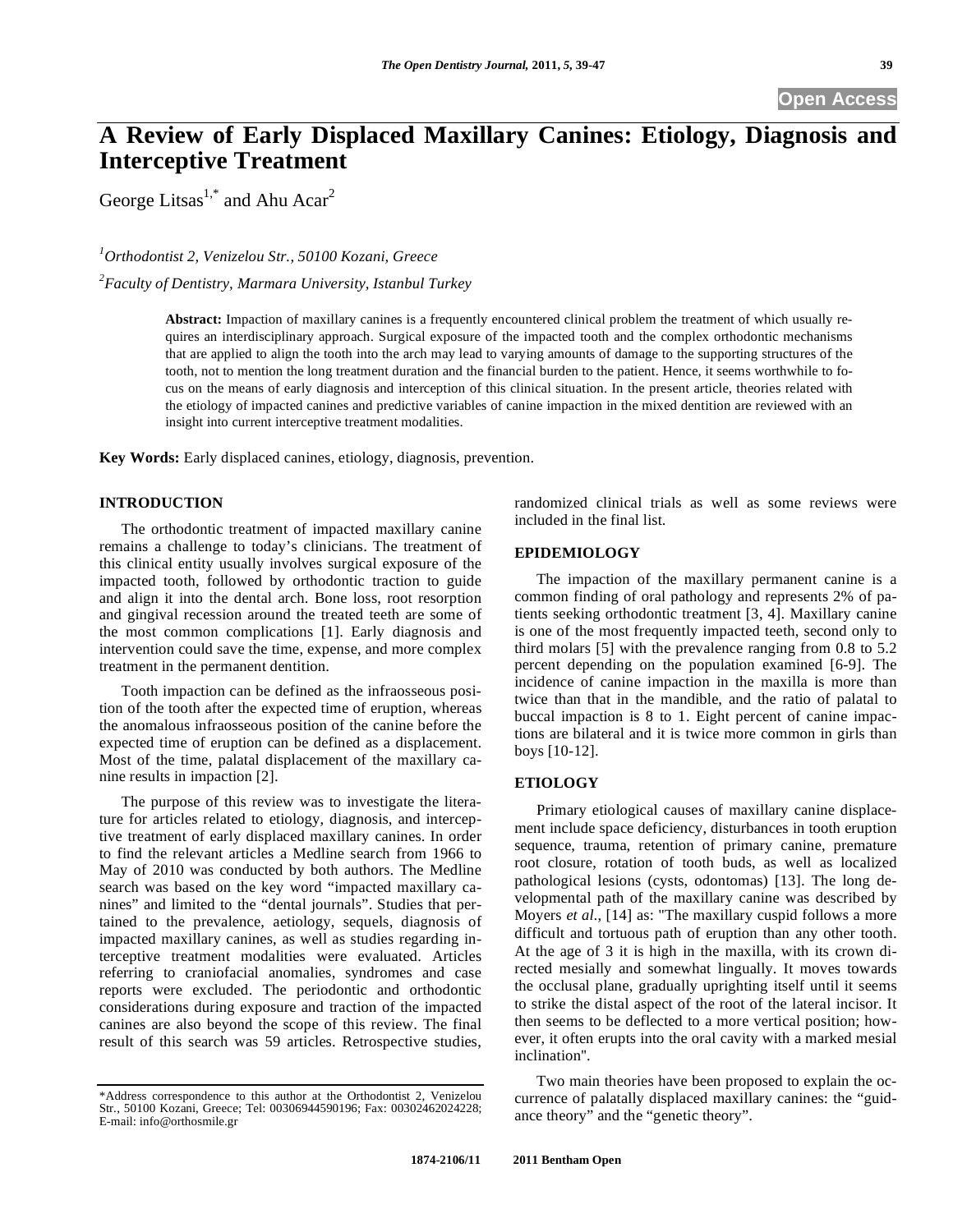#### **Guidance Theory (Table 1)**

According to the guidance theory, in its simplest form, the canine lacks the guide during the eruption pathway because of extra space in the apical part of the maxilla, owing to hypoplastic or missing lateral incisor. This theory supports that palatally displaced canines are frequently found in dentitions with peg- shaped or missing laterals [7, 15-17] and spaced and late developed dentitions [4, 18]. Even if these anomalies are genetically determined, the guidance theory states that the palatal canine displacement has not a similar genetic association but occurs as a result of these local environmental disturbances [19]. Becker *et al.,* [20] in a randomized controlled study of 19 individuals selected among consecutively treated 12.000 patients, investigated the hypothesis that palatal displacement of canines was under genetic influence. Within the same individual, each side acted as control for the other side. Even though the peg shaped or missing lateral incisors have been shown to be associated with palatal displacement of canines, the frequency of impaction was unequal in each patient with a missing lateral incisor on one side and a peg-shaped or reduced lateral incisor on the other. The connection between palatal canine displacement and normal size developing lateral incisor was studied by Becker *et al.,* [21]. The buccal-lingual as well as the mesio-distal dimensions of all the erupted teeth mesial to the first molar were measured in 58 treated patients (37 males, 21 females) with palatally displaced canines and compared with a control group of 40 treated patients (20 males, 20 females) with normally erupted canines. They found that the only tooth that showed statistically significant  $(p<0.01)$  reduction in buccal lingual dimension for both sexes was the lateral incisor. The same was true when the mesiodistal width of all permanent maxillary teeth were measured [22] in 30 patients (17 males,13 females) with buccally displaced canines without crowding, and compared with 40 (20 males, 20 females) patients with normally erupted canines. The influence of the local environment as a major cause of palatally displaced canines was supported by another retrospective study by Chaushu *et al.,* [23]. They studied the eruption status of unerupted permanent maxillary canines of seventy-five patients with ipsilateral incisor anomalies (impacted permanent incisor) while the contralateral side was used as a control. The prevalence of displaced canines in the affected side was 41.3%, significantly more than the other side (4.7%). Furthermore, 9.5% of these canines were displaced palatally. Crowding may also play a role as an environmental cause of displacement, although Jacoby [24] in 46 and Stellzig *et al.,* [25] in 70 palatal impacted canines found arch length sufficiency in 85 and 82 per cent respectively.

## **Genetic Theory**

The genetic theory assigns the eruption anomaly of the upper permanent canine as a result of a developmental disturbance of the dental lamina. This theory indicates multiple evidential categories for the genetic origin of palatally impacted canines, such as familial and bilateral occurrence, sex differences, as well as an increased occurrence of other significant reciprocal dental associations such as ectopic eruption of first molars, infraocclusion of primary molars, aplasia of premolars and one third molar [26, 27]. Pirinen *et al.,* [28] showed that 106 patients with palatally displaced canines had first and second degree relatives with some dental anomalies. Hypodontia was observed in 19 to 20% of both the first- and second-degree relatives which is 2.5 times more than the normal population prevalence. The prevalence also of missing teeth was 4.9%, which again is 2.5 times more than the population prevalence. They supported that the palatally displaced canine belonged to the spectrum of dental abnormalities related to hypodontia. Peck *et al.,* [27] examined the specificity of tooth-agenesis sites associated with the occurrence of 58 palatally displaced canines. Palatally displaced canines associated significantly  $(p<0.01)$  with third molar agenesis. This type of dental anomalies belong to the so-called posterior orofacial field; a condition of increased susceptibility to developmental defects in the distal elements of a dental series. Transcription factors such as MSX1 and PAX9 which have been correlated with agenesis of molars might be involved in palatal canine displacement. Sacerdoti and Baccetti [29] in an extensive evaluation of 5000 orthodontic patients showed that unilateral palatal canine displacement correlated significantly  $(p<0.05)$  with aplasia of upper lateral incisors while bilateral canine displacement ( $p<0.05$ ) with agenesis of third molars, supporting the genetic etiology of palatal canine displacement. Shalish *et al.,* [30] concluded in a study of 99 orthodontic patients with infraoccluded primary molars, that significant associations (p<0.05) existed between the presence of infraocclusion and other congenital dental anomalies including palatal canine displacement.

## **Sequelae of Maxillary Canine Impaction (Table 2)**

Even though palatally impacted teeth can cause migration of the neighbouring teeth, loss of arch length, cystic lesions and infection [13], the most important sequel of abnormal eruption path of the canine within the dentoalveolar process is root resorption of the nearby lateral incisors, jeopardizing their longevity. Unfortunately, resorption of the incisor roots is almost impossible to diagnose clinically because of lack of symptoms.

Ericson and Kurol [31] investigated the predisposing factors of adjacent permanent lateral incisors' resorption caused by ectopic eruption of maxillary canines. The subjects consisted of two groups: one with 40 cases of lateral incisor root resorption and a control group of 118 ectopic eruption cases with no lateral incisor root resorption. The mean age of the children in the two groups differed by only 0.7 of a year and ranged from 10.0 to 15.0 years, covering the normal eruption period of the maxillary canine. According to their results, when the cusp of the well developed canine was positioned mesially to the lateral incisor, the risk of complications increased three times, and an estimation of this variable showed that it accounts for approximately 40% of the variance obtained. Furthermore, the risk of resorption increased by 50% when the mesial angle eruption inclination exceeded 25° as compared with the controls. The lateral incisor root resorption was 3 times more common in girls than the boys in an examined group and 6 to 5 in the control group. However, the sex factor accounts for only 16% of the variance of the score. Rimes *et al.,* [32] in a retrospective study of 9 male and 17 female patients with a mean age of 12.5 years showed maxillary incisor root resorption in relation the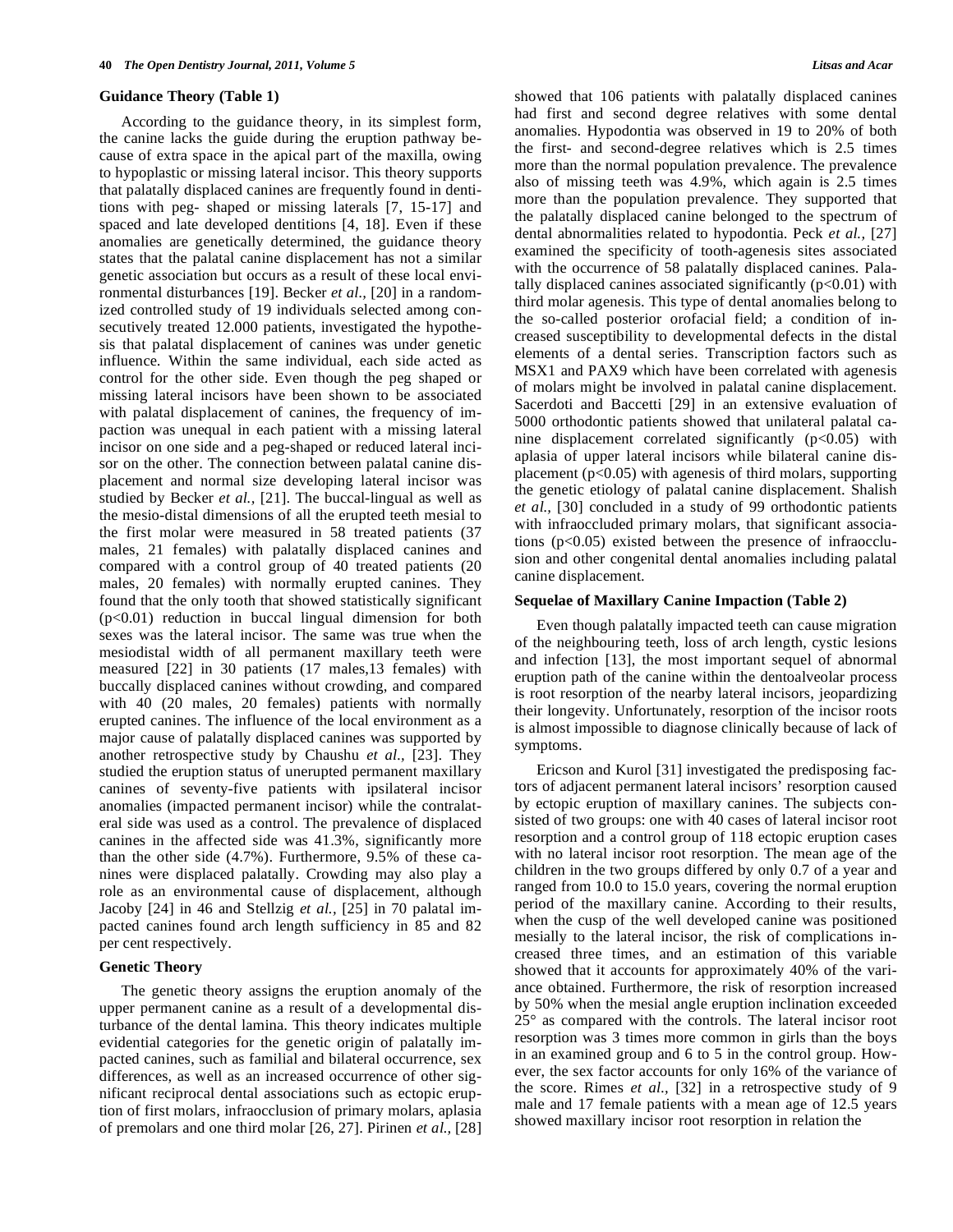# **Table 1. Genetic and Guidance Theory of Palatal displaced Canines**

| <b>Guidance Theory</b>                                                                                                                    | <b>Genetic Theory</b>                                                                                                                                                                                                                         |
|-------------------------------------------------------------------------------------------------------------------------------------------|-----------------------------------------------------------------------------------------------------------------------------------------------------------------------------------------------------------------------------------------------|
| Jacoby H. Am J Orthod Dentofacial Orthop 1983; 84: 125-132.                                                                               | Peck L et al. Angle Orthod 1994; 64(4): 249-56.                                                                                                                                                                                               |
| 85 per cent of impacted canines located palatal because of maxillary excess<br>space.                                                     | The PDC appears to be a product of polygenic, multifactorial inheritance<br>because of concomitant occurrence with other dental anomalies, sex and<br>populations differences, site specificity and familial tendency.                        |
| Brin I et al. Eur J Orthod 1986; 8: 12-16.                                                                                                | Peck S et al. Angle Orthod 1996; 66: 473-76.                                                                                                                                                                                                  |
| There is a direct cause and effect relationship between the peg shape or<br>missing laterals and PDCs.                                    | In PDCs subjects, the rate for associated third molar agenesis is twice the<br>normal rate, while lateral incisor agenesis was slightly above of no statisti-<br>cal significance. Site-specificity tooth agenesis associated with PDCs.      |
| Zilberman Y et al. Eur J Orthod 1990; 12: 135-39.                                                                                         | Pirinen S et al. J Dent Res 1996; 75: 1742-46.                                                                                                                                                                                                |
| PDCs occur in families including small and late developed lateral incisors.                                                               | Increased prevalence of PDCs and congenital missing permanent teeth in<br>the family group. The PDCs belong to the spectrum of dental abnormalities<br>related to hypodontia.                                                                 |
| Stellzig A et al. Fortschr Kieferorthop 1994; 55: 97-103.                                                                                 | Baccetti T. Angle Orthod 1998; 68: 267-74.                                                                                                                                                                                                    |
| In 35% of the cases there is a correlation between peg shaped laterals and<br>PDCs.                                                       | Significant associations were found among i) aplasia of second premolars<br>ii) small size of maxillary lateral incisors iii) infraocclusion of primary<br>molars and iv) PDCs, suggesting a common genetic origin for these condi-<br>tions. |
| Mossey PA et al. Br J Orthod 1994; 21: 169-74.                                                                                            | Shapira J et al. Angle Orthod 2000; 70: 290-6.                                                                                                                                                                                                |
| There is a weak relationship between peg shape or missing laterals and<br>PDCs.                                                           | High prevalence of third molar agenesis, canine impaction and maxillary<br>canine/first premolar transposition.                                                                                                                               |
| Becker A et al. Clin Orthod Res 1999; 2: 62-6.                                                                                            | Peck S et al. Am J Orthod Dentofacial Orthop 2002; 122: 657-60.                                                                                                                                                                               |
| PDCs is not under genetic control but local environmental factors involved<br>in their impaction                                          | Transcription factors such as MSX1 and PAX9, which have been associ-<br>ated with agenesis of molars, might be involved in the genetic control of<br>PDCs.                                                                                    |
| Becker A and Chaushu S. Am J Orthod Dentofacial Orthop 2000; 117: 657-<br>62                                                              | Leifert S, Jonas IE. J Orofac Orthop 2003; 64: 108-120.                                                                                                                                                                                       |
| Delayed dental development is another cause of PDCs.                                                                                      | The PDCs is significantly higher in patients with peg shape or congenital<br>aplasia of upper lateral incisors, impacted and congenitally missing teeth<br>and deep bite.                                                                     |
| Becker A et al. Eur J Orthod 2002; 24: 313-18.                                                                                            | Sacerdoti R and Baccetti T. Angle Orthod 2004; 74: 725-32.                                                                                                                                                                                    |
| There is a dimensional reduction in the maxillary teeth of patients with<br>PDC <sub>s</sub> .                                            | Unilateral PDC was associated with aplasia of upper lateral incisors,<br>whereas bilateral PDC was associated with aplasia of third molars.<br>Increased prevalence in deep bite cases                                                        |
|                                                                                                                                           | Shalish M <i>et al.</i> Angle Orthod 2010; 80: 440-5.                                                                                                                                                                                         |
| Chaushu S et al. Am J Orthod Dentofacial Orthop 2003; 124:144-50.<br>Environmental factors involved in the impaction of maxillary central | Statistically significant associations were observed between the presence of<br>infraocclusion and the occurrence of tooth agenesis, microdontia of<br>maxillary lateral incisors, PDC, and distal angulation of second<br>mandibular molars. |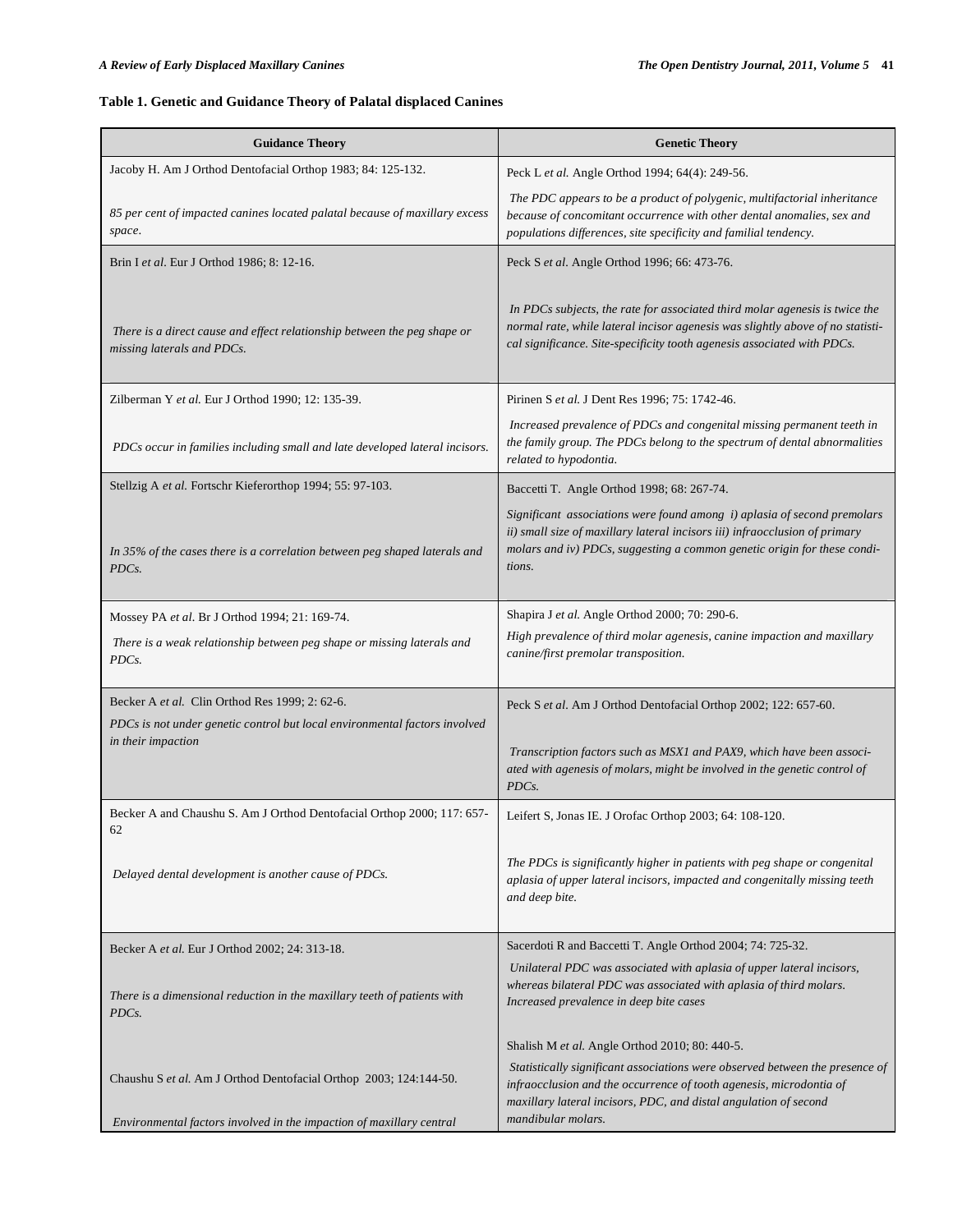| incisor and the eruption path of the ipsilateral maxillary canine. |  |
|--------------------------------------------------------------------|--|
|                                                                    |  |
|                                                                    |  |
|                                                                    |  |
|                                                                    |  |

## **Table 2. Root Resorption and Palatal Displaced Canines**

| Ericson S, Kurol J. Am J Orthod Dentofacial Orthop 1988; 91: 483-92.                                                                                                                                   | Rimes RJ et al. Eur J Orthod 1997; 19: 79-84.                                                                                 |
|--------------------------------------------------------------------------------------------------------------------------------------------------------------------------------------------------------|-------------------------------------------------------------------------------------------------------------------------------|
| Cases with lateral incisor root resorption showed a more advanced dental<br>development, a more medial canine position, and more mesial horizontal<br>path of eruption than that of the control cases. | Root resorption of the incisors is often diagnosed late and underestimated<br>by the clinicians.                              |
| Ericson S, Kurol J. Angle Orthod 2000; 70: 415-23.                                                                                                                                                     | Liu DG et al. Oral Surg Oral Med Oral Path Oral Radiol Endod 2008; 105:<br>$91-8.$                                            |
| CT images increased the detection of root resorptions on incisors 48%. It is<br>a more common phenomenon than previously believed.                                                                     | In CBCT images of 210 impacted maxillary canines showed root resorption<br>in 27.2% of lateral and 23.4% of central incisors. |
| Algerban A et al. Am J Orthod Dentofacial Orthop 2009; 136: 764-5.                                                                                                                                     | Haney E et al. Am J Orthod Dentofacial Orthop 2010; 137: 590-97.                                                              |
| CBCT could detect slight and severe root cavities much better than pano-<br>ramic radiographs.                                                                                                         | They showed a 37% disagreement in the perception of root resorption of the<br>adjacent teeth between the 2D and 3D images.    |

presence of a displaced canine. There were a total of 35 resorbed teeth, 26 lateral and 9 central incisors, and these were related to 32 displaced canines. They concluded that the problem is often diagnosed late both in relation to the patient's age and to the extent of resorption present. Seems that resorption on the roots of maxillary incisors due to impaction of the maxillary canines is a more common phenomenon than previously believed.

Ericson and Kurol [33] analyzed the extent and prevalence of root resorption of maxillary incisors related to maxillary canine displacement in 107 children, 39 boys and 68 girls (mean 12.5 years), with 156 ectopically and 58 normally erupting maxillary canines. In addition to a basic clinical and intraoral radiographic investigation, a computerized tomogram (CT) of the upper alveolar bones was obtained. On the sides with normally erupting canines, the roots of only 3 lateral incisors were slightly resorbed. It was probably caused by physical contact between the incisor and the canine and by pressure from the canine as a part of the eruption process. The mid root level of lateral incisors were affected more than the apical or the cervical regions. In patients with ectopically erupting maxillary canines 48% had resorbed maxillary incisors during the eruption of the maxillary canines.

The introduction of cone beam computer tomography (CBCT) has recently allowed drawing a new and much more documented light on root resorption as a sequel of canine displacement. Liu *et al.,* [34] using CBCT images in 210 impacted maxillary canines found root resorption in 27.2% of lateral and 23.4% of central incisors. Ninety three per cent of these resorptions occurred when the impacted canines were in close contact with the incisors, indicating that incisor resorption is a common phenomenon in impacted canine patients. Alqerban *et al.,* [35] used the cadaver skull of a child in the early mixed dentition period in order to compare the accuracy of conventional panoramic radiographic imaging and CBCT in the detection of simulated canine-induced root resorption lesions in maxillary lateral incisors. They showed that CBCT could detect slight and severe root cavities much better than panoramic radiographs  $(p<0.05)$ . Haney *et al.,* [36] in a prospective study of 25 impacted maxillary canines, compared the traditional 2-dimensional (2D) images such as panoramic, occlusal, and periapical radiographs to CBCT images. They found a 37% disagreement among the judges in the perception of root resorption of the adjacent teeth between the 2D and 3D images. The clinicians' confidence of accuracy of diagnosis and treatment plan was statistically higher for CBCT images  $(p \le 0.001)$ .

## **PREDICTIVE VARIABLES IN MIXED DENTITION**

## **I) Clinical Evaluation**

The most critical point in the prevention of possible maxillary canine impaction is the ability to recognize the tooth displacement early and to predict the subsequent failure of eruption. The average age when a maxillary canine should erupt is 13 years in boys and 12 years and 3 months in girls [13, 14]. So, the ability to diagnose canine displacement in the early mixed dentition (average age of 8 years) and to prevent impaction of the canine would be extremely useful for the clinician. It has been postulated that some kind of genetically controlled interrelationship may exist for some of these coincidental dental anomalies, as evidenced by their frequency of association. The best time to begin assessing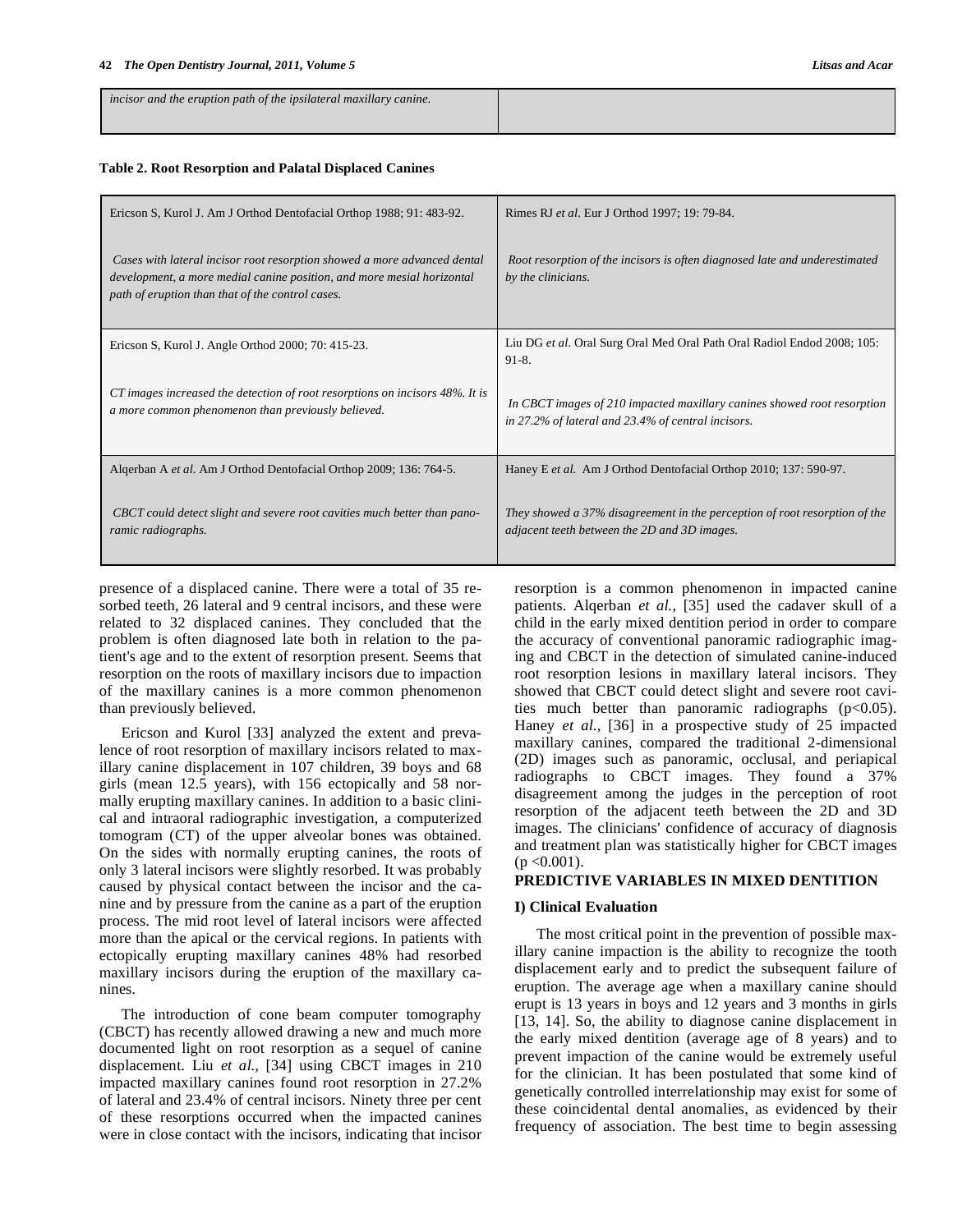#### **Table 3. Maxillary Width and Dentofacial Characteristics of Palatal Displaced Canines**

| <b>Maxillary Width and PDC</b>                                                                                                                                                        | <b>Dentofacial Characteristics and PDC</b>                                                                           |
|---------------------------------------------------------------------------------------------------------------------------------------------------------------------------------------|----------------------------------------------------------------------------------------------------------------------|
| McConnell TL et al. J Dent Child 1996; 63: 190-95.                                                                                                                                    | Stellzig A et al. Fortschr Kieferorthop 1994; 55: 97-103.                                                            |
| PDCs associated with decreased width in the anterior maxillary area.                                                                                                                  | 80% of patients with impacted canines have horizontal facial growth<br>pattern.                                      |
| Stellzig A et al. Fortschr Kieferorthop 1994; 55: 97-103.                                                                                                                             | Basdra EK et al. Eur J Orthod 2001; 23: 145-151.                                                                     |
| 82% of the PDCs have maxillary width excess.                                                                                                                                          | No statistical differences between the Class III and the Class II division 1<br>malocclusions and PDCs.              |
| Langberg BJ, Peck S. Am J Orthod Dentofacial Orthop 2000; 118: 220-23.                                                                                                                | Sacerdoti R and Baccetti T. Angle Orthod 2004; 74: 725-32                                                            |
| No statistical differences between two groups both in the anterior and the<br>posterior maxillary width.                                                                              | 60% of the patients with PDCs have a low angle vertical growth pattern                                               |
| Al Nimri K and Gharaibeh T. Eur J Orthod 2005; 27: 461-5.                                                                                                                             | Al Nimri K and Gharaibeh T. Eur J Orthod 2005; 27: 461-5.                                                            |
| The transverse arch dimension was significantly wider in the PDCs pa-<br>tients.                                                                                                      | PDC occurred most frequently in subjects with a Class II Division II mal-<br>occlusion (44%).                        |
| Sambataro S et al. Angle Orthod 2005; 75: 28-34.                                                                                                                                      | Lüdicke G et al. Incisor inclination-risk factor for palatally-impacted<br>canines. J Orofac Orthop 2008; 69 357-64. |
| The closer the canine crown is to the mid-sagittal line and the larger the<br>posterior part of hemimaxilla in the PA analysis the higher the probability<br>of eruption disturbance. | 45% of patients with PDCs had Class II, Division II malocclusion                                                     |
| Schindel RH and Duffy SL. Angle Orthod 2007; 77: 430-35.                                                                                                                              |                                                                                                                      |
| Higher prevalence of unilateral canine impaction in the maxillary defi-<br>ciency group compared to the control group.                                                                |                                                                                                                      |

potential impaction is during the early mixed dentition period, because the early diagnosis of one dental anomaly may indicate an increased risk for later appearance of others [6, 27]. Recognition of tooth disturbances in early mixed dentition such as peg shape or missing lateral incisors, enamel hypoplasia, aplasia of second premolars, and infraocclusion of primary molars could be predictors of possible canine impaction [3, 30, 27]. The mesiodistal crown dimensions of the maxillary and mandibular incisors have been reported also to be significantly smaller in patients with palatal canine displacement, having a valuable prognostic factor in mixed dentition period [37, 38].

## **II) Maxillary Width (Table 3)**

One of the most common malocclusions in the primary (12%) and mixed dentition (7.2%) period is a maxillary transverse deficiency [39]. Mc Connell *et al.,* [40] implicated a transverse maxillary deficiency in the anterior portion of the dental arch as a local cause for palatal canine displacement. Inter-molar and inter-canine widths were recorded in 57 patients with 81 impacted maxillary canines and in 103 patients with normally erupted canines that served as a control group. Their results demonstrated statistically significant differences  $(p<0.05)$  in the maxillary width between the two groups, particularly in the anterior portion of the maxilla. However, the authors did not differentiate the buccal canine ectopia from palatal canine impaction, which is considered to be a completely different entity [24]. Langberg and Peck [3] investigated the pre-treatment arch widths of 10 males and 21 females in the permanent dentition with palatally displaced canines, and compared them to the arch widths of an unaffected group of orthodontic patients with the same age and sex distribution. They couldn't record any statistical differences between two groups both in the anterior and the posterior maxillary width. These findings, according to the authors, explain the non-extraction, non-expansion treatment protocol in most of the patients with palatal canine impaction. Al-Nimri and Gharaibeh [41] investigated the occlusal features that could contribute to the aetiology of palatal maxillary canine impaction. Pre-treatment dental casts of 34 patients (mean age 17.7 yrs) with unilateral palatal canine impaction were compared to randomly selected pre-treatment dental casts of patients of the same age, gender and type of malocclusion. The transverse arch dimension was significantly wider in the impaction group than in the comparison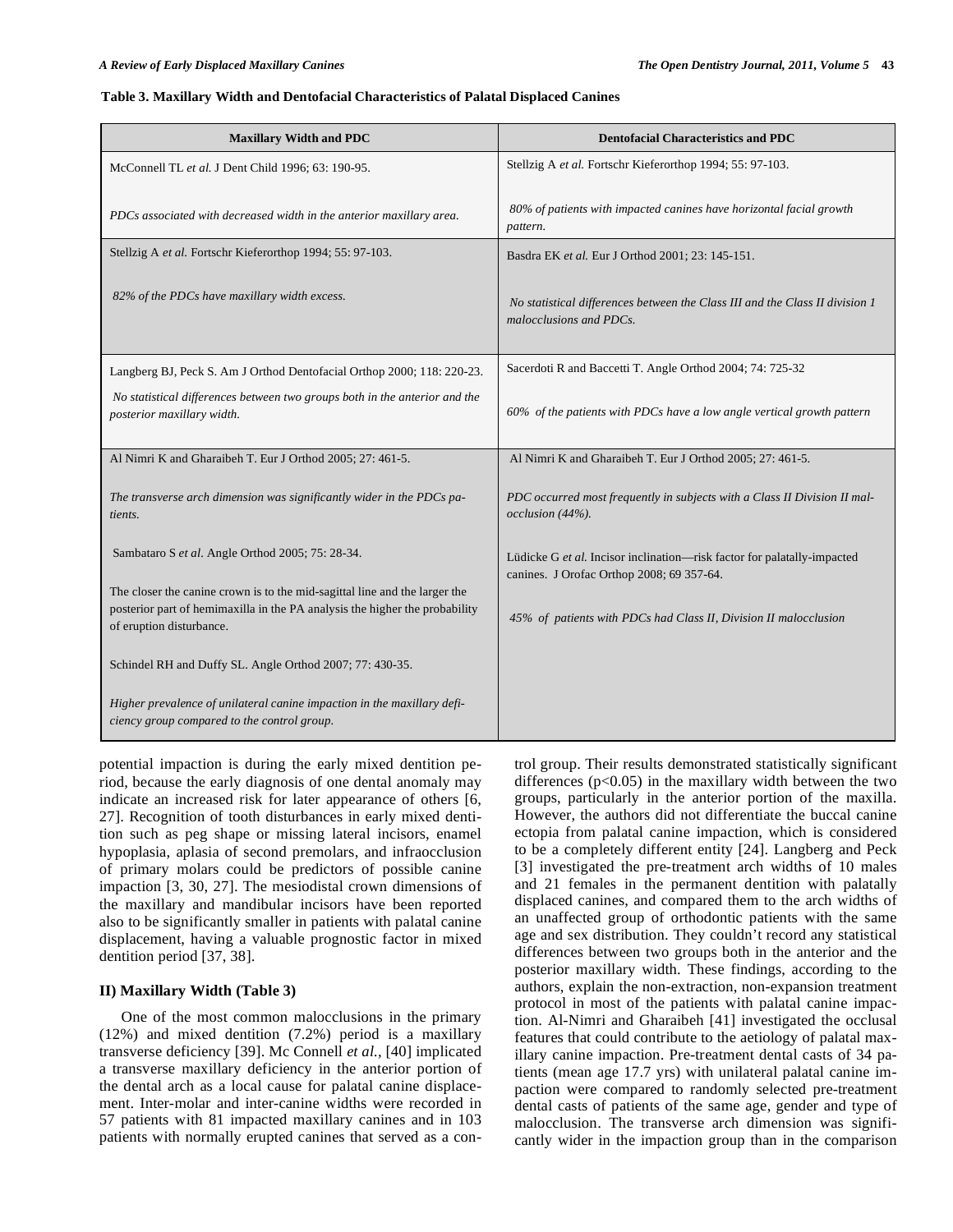group ( $P \le 0.01$ ). They failed to find any statistically significant difference (P>0.05) in the mesiodistal width of maxillary teeth between the palatal canine impaction group and their matched controls, implying that the presence of excess palatal width may contribute to the aetiology of canine impaction. Sambataro *et al.,* [42] analysed the posterioranterior radiographs of 43 untreated subjects, 22 males and 21 females (mean age 8yrs and 5 months) in order to identify a model for early prognosis of the maxillary canine impaction. All the patients were re-examined 5 yrs and 11 months later and they were divided into two groups: the impacted and non-impacted maxillary canine group. Discriminant analysis (power=95.3%) indicated that the closer the canine crown is to the mid-sagittal line and the larger the posterior part of hemimaxilla in the anterior-posterior analysis the higher the probability of eruption disturbance. A prognostic formula was introduced to identify eruption disturbances of the upper canine at an early developmental stage. However, because of the additional radiation exposure, the use of the anterior-posterior radiography could be suggested in the early mixed dentition only in those patients showing tooth anomalies which associated with a higher prevalence of canine impaction. Schindel and Duffy [43] randomly selected the pre-treatment records of 84 orthodontic patients (mean age 9.5 yrs) with a maxillary transverse deficiency, and of a control group of 100 orthodontic patients (9.9 yrs) without transverse discrepancy. They showed a significantly (p<0.001) higher prevalence of unilateral canine impaction in the maxillary deficiency group compared to the control group. However, patients with maxillary deficiency did not have a greater likelihood (p>.05) of having canine impaction than did the patients without maxillary deficiency.

## **III) Dentofacial Characteristics (Table 3)**

Basdra *et al.,* [44] investigated the relationship between different malocclusions and tooth anomalies including the canine impaction. Two-hundred Class III (110 females and 90 males) and 215 Class II Division 1 (101 females and 114 females) patients were examined for the presence of congenital tooth anomalies such as maxillary incisor hypodontia, maxillary canine impaction, transpositions, supernumerary teeth, and tooth agenesis. Canine impaction was recorded in 9% of Class III subjects, and in 3.3% of Class II Division1 subjects. However, they did not differentiate the palatal from buccal canine impaction which are different clinical situations. The authors stated that both malocclusions showed patterns of congenital tooth anomalies similar to those observed in the general population. When the occurrence rate of all congenital tooth anomalies was compared between the two malocclusions, Class III subjects showed significantly higher rates (p < 0.05). Al-Nimri and Gharaibeh [42] reported that palatal canine impaction occurred most frequently in subjects with a Class II Division II malocclusion (44 percent). Ludicke *et al.,* [45] evaluating the panoramic radiographs, cephalograms and pretreatment study models of 199 patients (12.7 yrs) with impacted canines, found that 45% of the patients had Class II, Division II malocclusion. This heritable malocclusion associated with an increased transverse dimension of the upper arch, deep bite, upright and small incisors could be regarded as a risk factor for canine impaction [27].

## **IV) Radiographic Evaluation (Table 4)**

The prognosis of displaced canines in mixed dentition period can be assessed accurately only when the exact position of the tooth is known. Three variables visible on panoramic radiographs have been proposed: I) angle measured between the long axis of the impacted canine and the midline. II) distance between the canine cusp tip and the occlusal plane (from the first molar to the incisal edge of the central incisor) and III) the sector where the cusp of the impacted canine is located [31]. Lindauer *et al.,* [46] carried out a retrospective study of 41 impacted canines ( $12 \pm 1$  yrs) and found that 78% exhibited overlapping with the lateral incisor. In contrast, they found overlapping in only 4% of the 71 control canines that did not develop impaction, concluding that such relations detected in panoramic radiographs during the mixed dentition period constitute a prognostic sign of canine impaction. Fernandez *et al.,* [47] in a retrospective study of 554 maxillary canines in children between 4 and 12 years old, studied the eruption pattern of upper canine, in terms of its inclination and relation to the lateral incisor on the basis of panoramic radiographic records. When the lateral incisor is not yet fully developed, panoramic radiographs show 67% overlapping of the canine and lateral incisor. In contrast, when lateral incisor development is complete, only 11% of the subjects show some degree of overlapping. According to the authors, the overlapping of the canine and lateral incisor can be considered as a sign of early canine displacement after the incisor has completed its root development. Warford *et al.,* [48] investigated the sector location and the angulations from panoramic radiographs and showed that impacted canines will overlap the adjacent lateral incisor in 82% of cases. Regression analysis determined that once the canine overlaps the midline of the lateral incisor, there is a greater chance (0.87) of impaction. The sector location in panoramic radiography provides the greater influence on the prediction of impaction, with angulations adding little supplementary predictive value [49].

The PA radiograph has been suggested as another option to detect early canine displacement [42]. At the age of 8, the maxillary canines should have medial inclination with crowns below the lateral border of the nasal cavity and the roots lateral to the border of the nasal cavity. Some parameters such as intercanine width, size of the follicle, symmetry and width of the nasal cavity might be associated with increased probability of upper canine impaction. It was suggested that PA technique is a useful tool to identify the spatial position of the canine in the early mixed dentition period. When preformed properly, the frontal headfilm presents the anterior area of the face with a minimal amount of distortion. However, because of the extra radiation exposure, it is recommended in those patients presenting with other tooth anomalies that associated with a higher prevalence of canine impaction [50].

Today, clinicians are beginning to appreciate the advantages that the third dimension gives to clinical diagnosis and treatment planning. Although the cone beam computed tomography principle has been in use for the last twenty years, only recently have affordable systems become commercially available. Walker *et al.,* [51] carried out a study on 27 impacted canines from 19 patients (15 female, 4 male) in order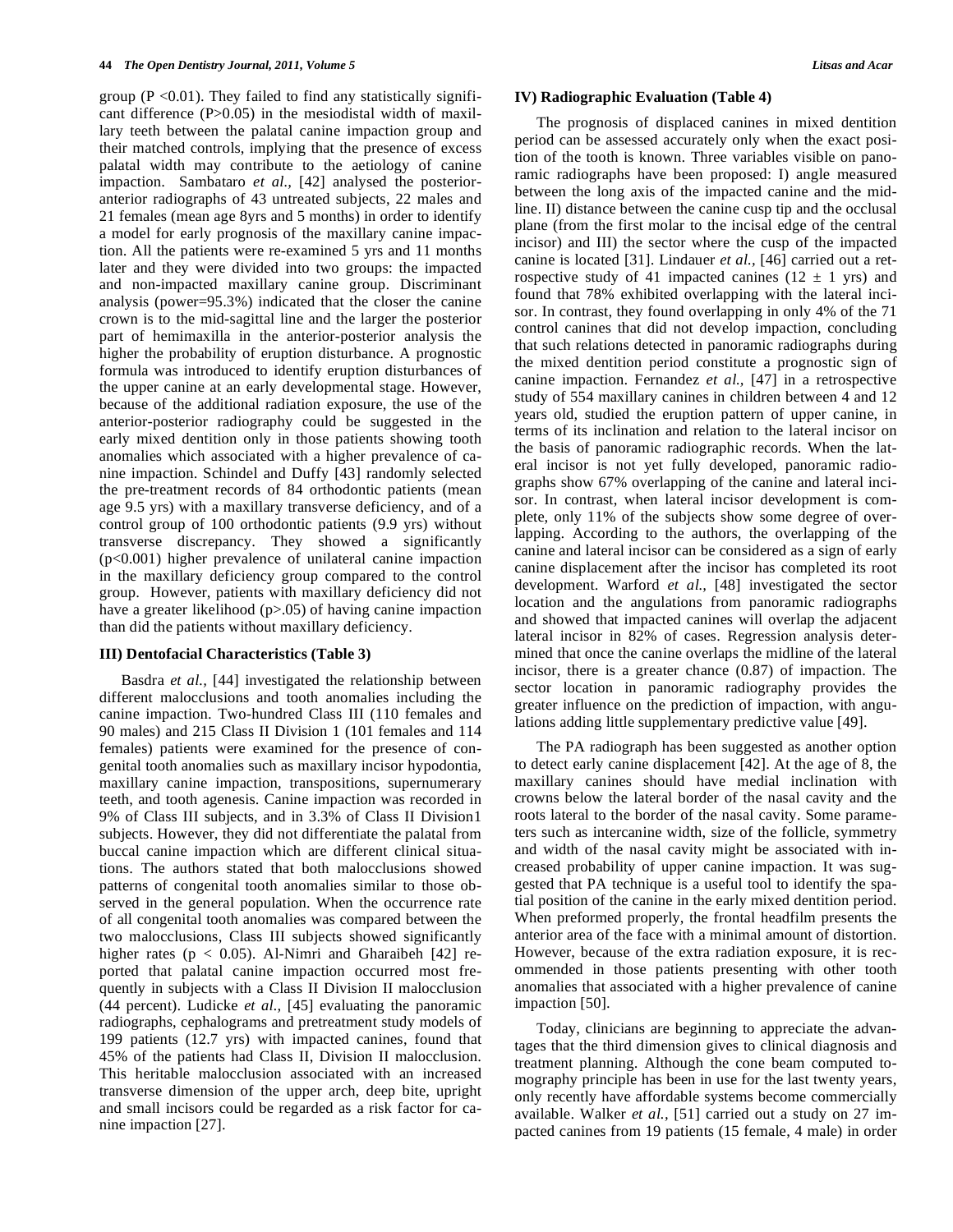### **Table 4. Radiographic Evaluation and Prevention of Impaction**

| <b>Early Radiographic Evaluation</b>                                                                                                                                                        | <b>Prevention of Impaction</b>                                                                                                                                                                                                                                                                                                                            |
|---------------------------------------------------------------------------------------------------------------------------------------------------------------------------------------------|-----------------------------------------------------------------------------------------------------------------------------------------------------------------------------------------------------------------------------------------------------------------------------------------------------------------------------------------------------------|
| Ericson S, Kurol J. Eur J Orthod. 1988; 10: 283-95.                                                                                                                                         | Ericson S, Kurol J. Eur J Orthod. 1988; 10: 283-95.                                                                                                                                                                                                                                                                                                       |
| Three variables visible on panoramic radiographs in mixed dentition<br>period have been proposed: angle, distance and sector.                                                               | If the crown of the permanent canine were distal to the midline of the later<br>incisor root, the primary canine extraction normalized the erupting position of<br>the permanent canine in 91% of the cases. In contrast, the success rate de-<br>creased to 64% if the permanent canine crown were mesial to the midline of<br>the lateral incisor root. |
|                                                                                                                                                                                             |                                                                                                                                                                                                                                                                                                                                                           |
| Lindauer SJ et al. JADA 1992; 123: 91-97.                                                                                                                                                   | Power SM, Short MB. Br J Orthod 1993; 20: 215-23.                                                                                                                                                                                                                                                                                                         |
| 78% of impacted canines exhibited overlapping with the lateral incisor<br>during the radiographic evaluation in mixed dentition period.                                                     | Spontaneous canine eruption after primary canine extraction depended on<br>horizontal overlapping with the lateral incisor. If this exceeded half the tooth<br>width, the eruption was unlikely.                                                                                                                                                          |
| Fernandez E et al. Am J Orthod Dentofacial Orthop 1998; 113: 414-20.                                                                                                                        | Olive RJ. Aust Orthod J 2002; 18: 64-70.                                                                                                                                                                                                                                                                                                                  |
| The overlapping of the canine and lateral incisor in panoramic X-Ray,<br>can be considered as a sign of early canine displacement, after the<br>incisor has completed its root development. | 75% of the canines erupted successfully while in 94% of the cases, the severity<br>of impaction lessened following extraction of the overlying primary canines<br>and orthodontic treatment.                                                                                                                                                              |
| Sambataro S et al. Angle Orthod 2005; 75: 28-34                                                                                                                                             | Leonardi M et al. Angle Orthod. 2004; 74: 581-6.                                                                                                                                                                                                                                                                                                          |
| The closer the canine crowns to the midsagittal plane and the larger<br>the posterior portion of the hemimaxilla, the higher the probability of<br>canine impaction.                        | The extraction of the primary canine as an interceptive treatment measure to<br>prevent palatal canine displacement had a success rate of 50%. The rate of<br>eruption treated by headgear in addition to primary canine extraction was<br>80%.                                                                                                           |
| Olive RJ. Aust Orthod J 2005; 21: 95-101.                                                                                                                                                   | Baccetti T et al. Eur J Orthod. 2008; 30: 381-5.<br>The removal of primary canine showed a success rate of 62.5%. The rate of                                                                                                                                                                                                                             |
| The sector of impaction was the best guide to the duration of treatment                                                                                                                     | canine eruption in patients treated with the addition of headgear was 87.5%.                                                                                                                                                                                                                                                                              |
| prior to emergence.                                                                                                                                                                         | The prevalence rate of canine eruption after rapid maxillary expansion was<br>$(65.7\%)$ .                                                                                                                                                                                                                                                                |
|                                                                                                                                                                                             | Baccetti T et al. Am J Orthod Dentofacial Orthop 2009; 136: 657-61.                                                                                                                                                                                                                                                                                       |

to describe the spatial relationship of impacted canines by CBCT images. It was supported that CBCT provides elements for the impacted teeth such as the size of follicle, the amount of the bone covering the tooth, buccal or palatal position and 3D proximity of adjacent teeth, which are advantageous in the management of impacted canines. Haney *et al.,* [36] comparing the traditional 2D images to CBCT images in patients with maxillary impacted canines, found a 21% disagreement in the mesio-distal location and 16% in the labial-palatal position of the impaction. However, even if the effective radiation dose reduced by 98% compared with conventional CT systems, it remains 4 to 15 times greater than that of a single panoramic radiograph [49]. As Kokich [52] stated "will the benefit that I gain from this scan outweigh the potential risk to the patient? The responsibility is ours".

## **Interceptive Treatment (Table 4)**

The extraction of primary canine, in the late mixed dentition period, as an interceptive treatment to prevent permanent canine impaction has been supported on the basis of the assumption that the persistence of the primary tooth would represent a mechanical obstacle for the emergence of the permanent tooth [53, 54]. Ericson and Kurol [10] prospectively examined 35 children 10-13 years old and found 78 per cent success in terms of rate and time (6-12 months) of spontaneous eruption of permanent canines after the extraction of primary ones. If no improvement was seen in12 months after the extraction of primary canine, then none could be expected. If the crown of the permanent canine were distal to the midline of the later incisor root, the primary canine extraction normalized the erupting position of the permanent canine in 91% of the cases. In contrast, the success rate decreased to 64% if the permanent canine crown were mesial to the midline of the lateral incisor root. The percentage decreased to 62 per cent, in a 2 year longitudinal investigation of children (11.4yrs) by Power and Short [2], suggesting that spontaneous canine eruption depended on horizontal overlapping with the lateral incisor. If this exceeded half the tooth width, the eruption was unlikely. The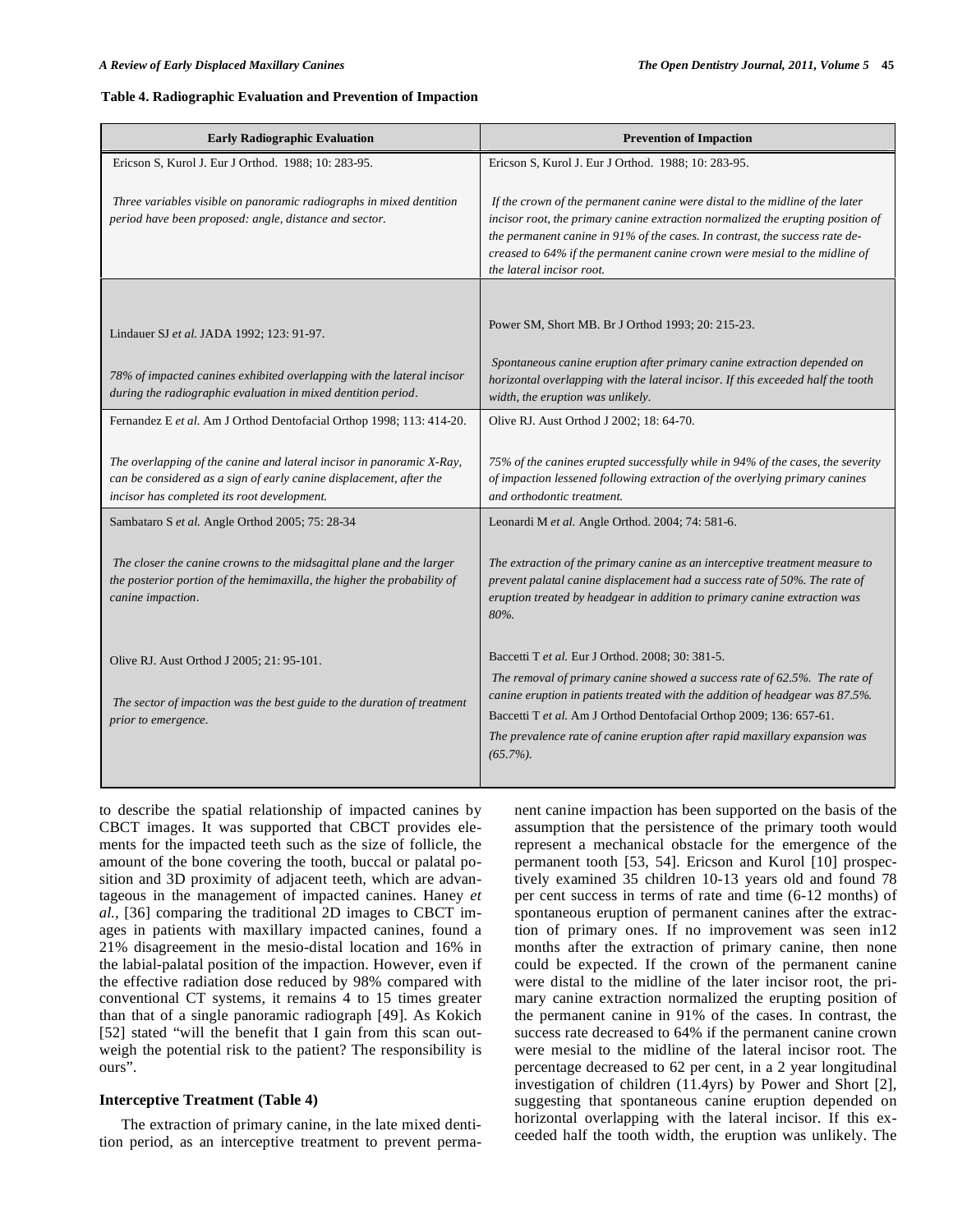authors recommended clinical and radiographic re-evaluation every 6 months, but if the patient exceeds 13 years of age alternative treatment modalities should be considered. Olive [37] carried out a study of 28 children (13.5 years) with 32 palatally impacted canines in order to determine the success rate of canine eruption without surgical intervention. The primary canines were extracted and orthodontic treatment with fixed appliances to create space for permanent canines was deferred for at least six months if an impacted canine was the main reason for treatment, otherwise treatment was commenced according to the needs of the patient. 75% of the canines erupted successfully while in 94% of the cases, the severity of impaction lessened following extraction of the overlying primary canines and orthodontic treatment. Leonardi *et al.,* [55] in a prospective randomized clinical trial of 46 subjects with 62 palatally displaced canines evaluated the effectiveness of extraction of the primary canines alone and in association with the use of a cervical pull headgear. The extraction of the primary canine as an interceptive treatment measure to prevent palatal canine displacement had a success rate of 50%, which was not significantly greater than the success rate in untreated controls. On the other hand, the prevalence rate of successful eruption of the canine in subjects treated by headgear in addition to primary canine extraction was 80%, a rate which is more than three times greater than the percentage of spontaneous eruption of the canine in untreated subjects. Baccetti *et al.,* [56] in a similar study of 75 patients with 92 palatally displaced canines, found that the removal of primary canine as an interceptive procedure to prevent canine impaction showed a success rate of 62.5%, which was significantly greater than the success rate in untreated controls (36%). The authors stated that the need of adequate number of subjects in randomized clinical trials could be an explanation for the different results between the studies. The prevalence rate of successful permanent canine eruption in patients treated with the addition of headgear was 87.5%. Both studies concluded that the headgear and the extraction group exhibited a significant improvement in the mesial inclination of the displaced tooth and its distance from the occlusal level. However, only the headgear group showed a significant improvement in the sector factor of impaction.

Maxillary expansion protocol as another treatment option in early mixed dentition period was suggested by Baccetti *et al.,* [57]. Their prospective randomized clinical trial was based on Sambataro *et al.,* [42] investigation that introduced a formula to diagnose the canine displacement at an early mixed dentition period. Sixty patients were randomly assigned to the treatment group or the control group. All the patients belonged to pre-peak period, had Class II or Class III tendency and maxillary dentoalveolar, not skeletal (Jugulare- Jugulare) constriction. The prediction of canine displacement was derived from analysis of posterior-anterior radiographs according to the method of Sambataro *et al.* Rapid maxillary expansion protocol was applied and according to their results the prevalence rate of successful eruption (65.7%) in the treatment group was significantly higher  $(p<0.001)$  than the control group (13.6%). The intra-osseous improvement of canine position after rapid maxillary expansion could be the possible mechanism that involved in the favourable eruption process.

## **CONCLUSION**

Recognition of tooth disturbances in early mixed dentition which are genetically associated with canine impaction can aid the clinicians in the early diagnosis of this clinical situation. If the displacement of the canines is detected early, the clinicians should then focus on the means of preventing a possible impaction. Extraction of deciduous canines in conjunction with the use of cervical pull headgear, and rapid maxillary expansion have been reported to be effective procedures in the interceptive treatment of maxillary canine impaction. There is an imperative need for more randomized controlled trials with adequate sample sizes to decide which treatment produces the most successful outcome. Other directions for future research could be: 1) investigation of the genetic factors that are hypothesized to influence this developmental anomaly in large clinical samples using the appropriate genotyping techniques, and 2) establishment of enhanced diagnostic criteria related to canine impactions through the use of CBCT.

## **REFERENCES**

- [1] Bishara SE, Kommer DD, McNeil MH, Montagana LN, Oesterle LJ, Youngquist HW. Management of impacted canines. Am J Orthod 1976; 69: 371-87.
- [2] Power SM, Short MB. An investigation into the response of palatally displaced canines to the removal of deciduous canines and an assessment of factors contributing to a favourable eruption. Br J Orthod 1993; 20: 215-23.
- [3] Langberg BJ, Peck S. Adequacy of maxillary dental arch width in patients with palatally displaced canines. Am J Orthod Dentofacial Orthop 2000; 118: 220-23.
- [4] Shapira J, Chaushu S, Becker A. Prevalence of tooth transposition, third molar agenesis, and maxillary canine impaction in individuals with Down syndrome. Angle Orthod 2000; 70: 290-6.
- [5] Shah RM, Boyd MA, Vakil TF. Studies of permanent tooth anomalies in 7886 Canadian individuals. J Can Dent Assoc 1978; 44: 262- 4.
- [6] Baccetti, T. A controlled study of associated dental anomalies. Angle Orthod 1998; 68: 267-4.
- [7] Brin I, Becker A, Shalhav M. Position of the maxillary permanent canine in relation to anomalous or missing lateral incisors: a population study. Eur J Orthod 1986; 8: 12-6.
- [8] Chu FC, Li TK, Lui VK, Newsome PR, Chow RL, Cheung LK. Prevalence of impacted teeth and associated pathologies-a radiographic study of the Hong Kong Chinese population. Hong Kong Med J 2003; 9: 158-63.
- [9] Thilander B, Jakobsson SO. Local factors in impaction of maxillary canines. Acta Odontol Scand 1968; 26: 145-68.
- [10] Ericson S, Kurol J. Radiographic examination of ectopically erupting maxillary canines. Am J Orthod Dentofacial Orthop 1988; 91: 483-92.
- [11] Hitchin AD. The impacted maxillary canine. Br Dent J 1956; 100: 1-14.
- [12] Dachi SF, Howell FV. A survey of 3874 routine full mouth radiographs. Oral Surg Oral Med Oral Pathol 1961; 14: 1165-9.
- [13] Bishara SE. Impacted maxillary canines: a review. Am J Orthod Dentofacial Orthop 1992; 101: 159-71.
- [14] Moyers RE , van der Linden FP, Riolo ML, McNamara Jr. Standards of human occlusal development. monograph 5, craniofacial growth series. Ann Arbor, Mich: Center for human growth and development, The University of Michigan: 1976.
- [15] Miller BH. The influence of congenitally missing teeth on the eruption of the upper canine. Dent Pract Dent Rec 1963; 13: 497- 504.
- [16] Mossey PA, Campell HM, Luffingham JK. The palatal canine and the adjacent lateral incisor: a study of a west of Scotland population. Br J Orthod 1994; 21: 169-74.